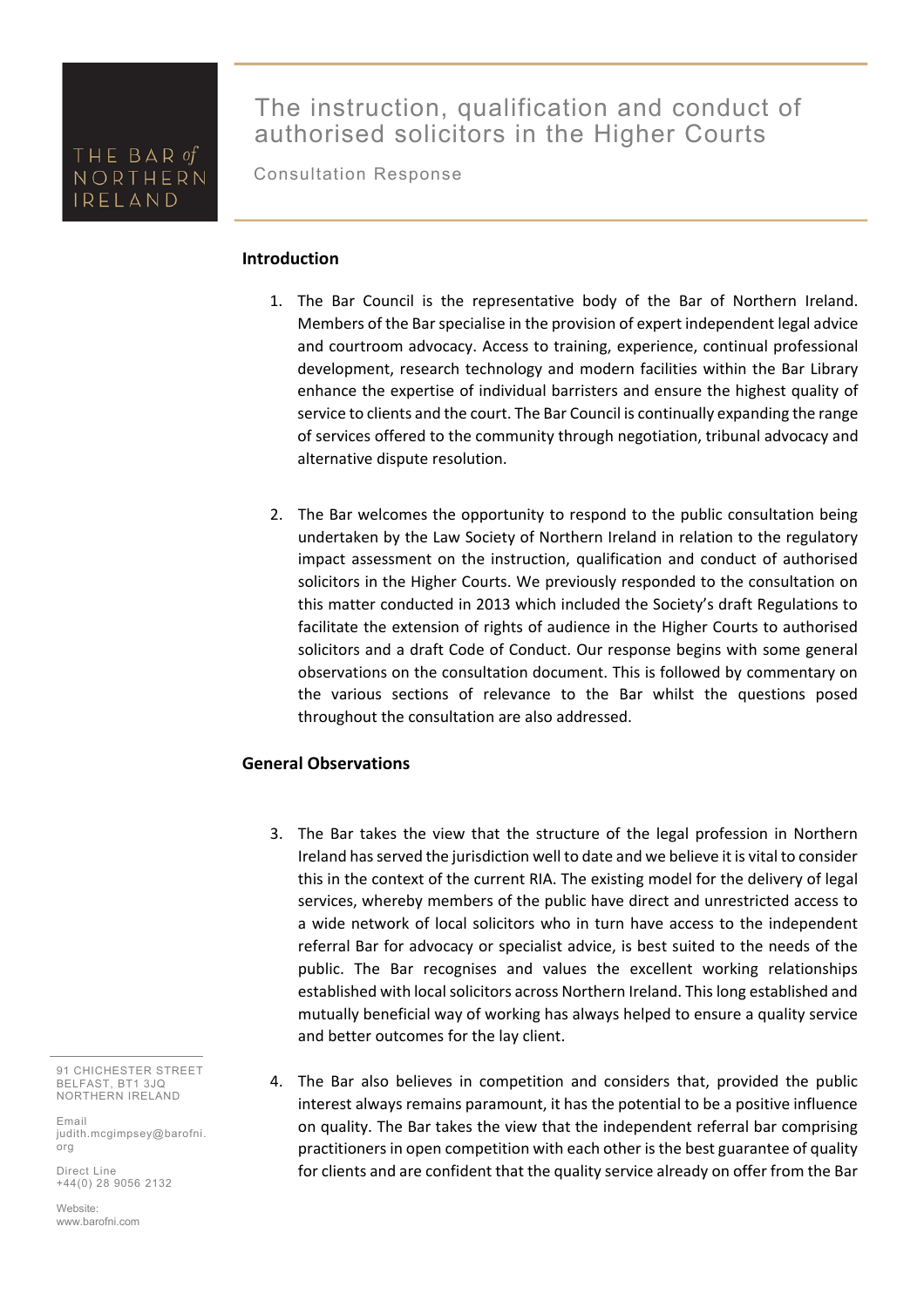# The instruction, qualification and conduct of authorised solicitors in the Higher Courts

Consultation Response

will compete effectively with solicitor advocates with rights of audience in the Higher Courts.

- 5. The Bar believes however that in any competitive model the public interest is of particular importance and that any alteration of the rights of audience must not compromise this. The independent referral bar exists as an important resource for local solicitors across Northern Ireland in addressing the needs of their clients and cases, responsible for the provision of specialist advice, representation in court and an invaluable source of independent challenge. We reiterate our view that both the public interest and best representation is achieved by the joint working of an instructing solicitor, junior counsel and, where appropriate, senior counsel. However, we remain concerned that the lay client must not lose their access to truly independent counsel or the quality of service. The lay client must be assured therefore that any solicitor advocate dealing with their cases is appropriately equipped to do so. In our view, these proposed changes risk eroding the traditional model for the delivery of legal services whilst also restricting client choice and potentially creating a two-tier system in the solicitor profession.
- 6. It is clear even from the results of the survey at annex one that there is a preference for solicitors to brief counsel in substantive matters. This is very much in evidence already in the Crown Court with paragraph 3.4.4 stating that only 10% of those surveyed (and less that 1% of the solicitor population) had participated in a Crown Court trial in the previous two years. The Bar expects that there will be limited change to this pattern if there is any extension of rights of audience in the Higher Courts to authorised solicitors.
- 7. As indicated above, the Bar previously responded to the Law Society's full consultation exercise on this matter in 2013. We subsequently expected that a post consultation report would be published alongside updated draft Regulations and a Code of Conduct to take account of the views expressed. However, a report has not materialised and a comparison of the Draft Solicitors' (Rights of Audience in Higher Courts) Regulations, Draft Solicitors' Practice (Amendment) Regulations and Draft Code of Conduct published in 2013 and 2017 shows that they remain identical with no amendments following the initial consultation exercise.
- 8. The Bar considers the draft regulatory impact assessment document to be a hybrid of a post consultation report and also a document providing feedback on a survey undertaken with solicitors who have already been awarded a Certificate of Advanced Advocacy. We note that paragraph 1.6 of the RIA states that the consultation issued in June 2013 was "distributed to almost 40 organisations,

91 CHICHESTER STREET BELFAST, BT1 3JQ NORTHERN IRELAND

Email judith.mcgimpsey@barofni. org

Direct Line +44(0) 28 9056 2132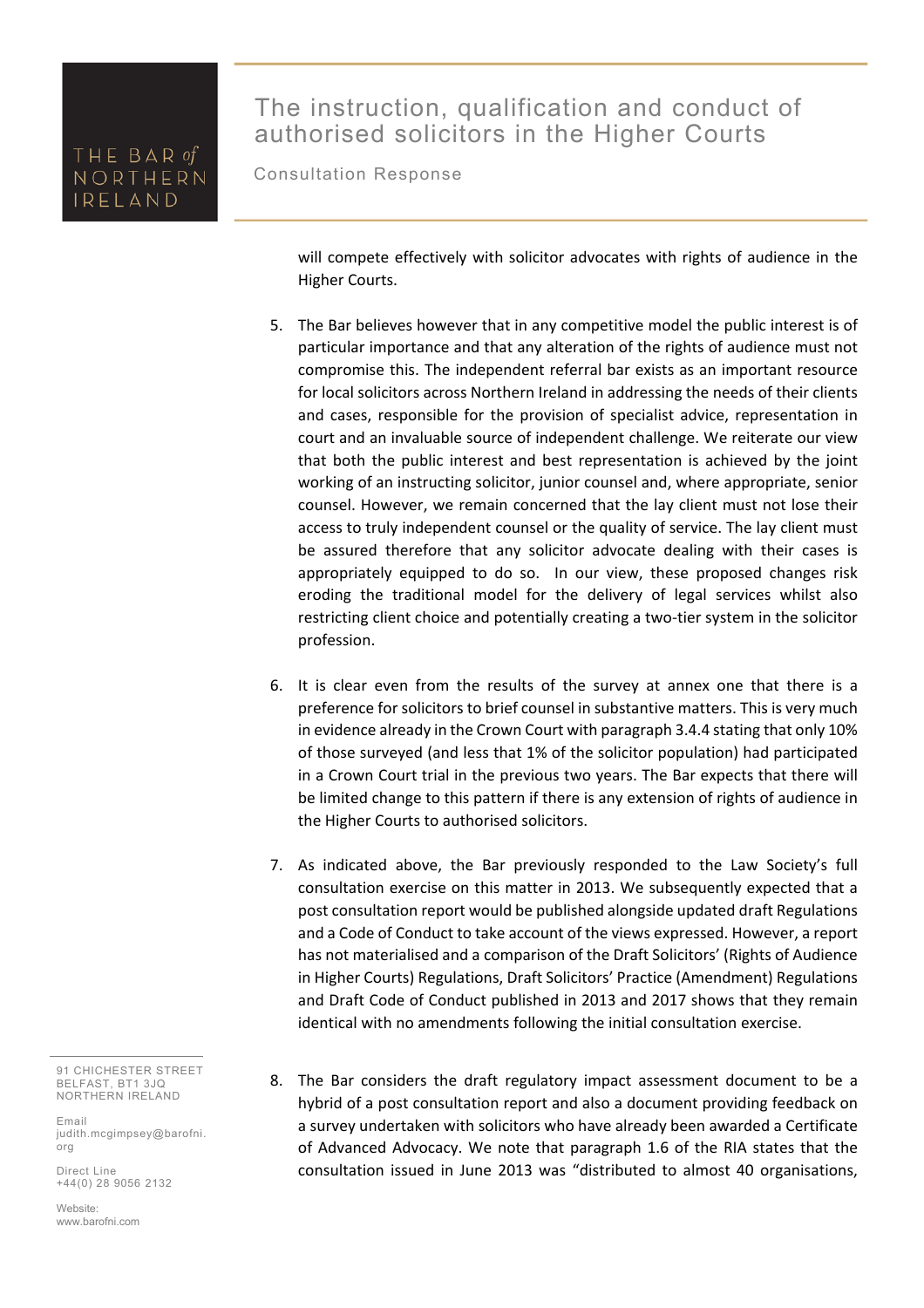# The instruction, qualification and conduct of authorised solicitors in the Higher Courts

Consultation Response

including to the Lord Chief Justice of Northern Ireland, the Director of Public Prosecutions, the Crown Solicitor and the Bar Council". However, no reference is made to the number of responses received and no feedback on the views of respondents was furnished to the Bar following the 2013 consultation. We would welcome the opportunity to consider the comments made by other consultees in 2013 and believe that a full consultation report should be provided by the Law Society.

- 9. In addition, we would query the scope of this RIA. It does not seem to consider the effect of this policy proposal on those most likely to potentially be impacted, such as barristers, particularly the Junior Bar, the wider solicitor network and especially small solicitors' firms working in rural areas. Instead it focuses disproportionately on a small number of solicitors who have completed the CAA and are inclined towards a favourable view of the extension of rights of audience in the Higher Courts.
- 10. . The Law Society's own website highlights that there are "2300 plus solicitors currently practising law in Northern Ireland". Meanwhile just 476 of these have completed the CAA with 278 responding to the survey highlighted in Annex One. The number of respondents to the survey represents just 12 per cent of the solicitors practising in Northern Ireland, using the figure of 2300 as a conservative estimate of the total number. We therefore have queries in relation to the scope and evidence base used to support some of the comments and conclusions presented in the document.
- 11. Furthermore, the significant passage of time between the initial 2013 consultation and the publication of the RIA in 2017 suggests that there is no major impetus for the extension of rights of audience in the Higher Courts to authorised solicitors to take effect. The document also fails to reflect the market, training and regulatory changes in the intervening period.
- 12. The issue which we raised in 2013 in relation to conflicts of interest has not been addressed with solicitors being empowered to advise that an advocate connected to the solicitor (or the solicitor him/herself) is the appropriate person to be briefed. This raises the risk of harm being done to the client given that there will be an actual or perceived financial incentive to the solicitor to remain a connected solicitor advocate and where this arises, the quality of service will no longer be the key consideration in advising a client. The Bar would welcome further clarification from the Law Society as to how this issue will be resolved as we do not believe that the RIA addresses this.

91 CHICHESTER STREET BELFAST, BT1 3JQ NORTHERN IRELAND

Email judith.mcgimpsey@barofni. org

Direct Line +44(0) 28 9056 2132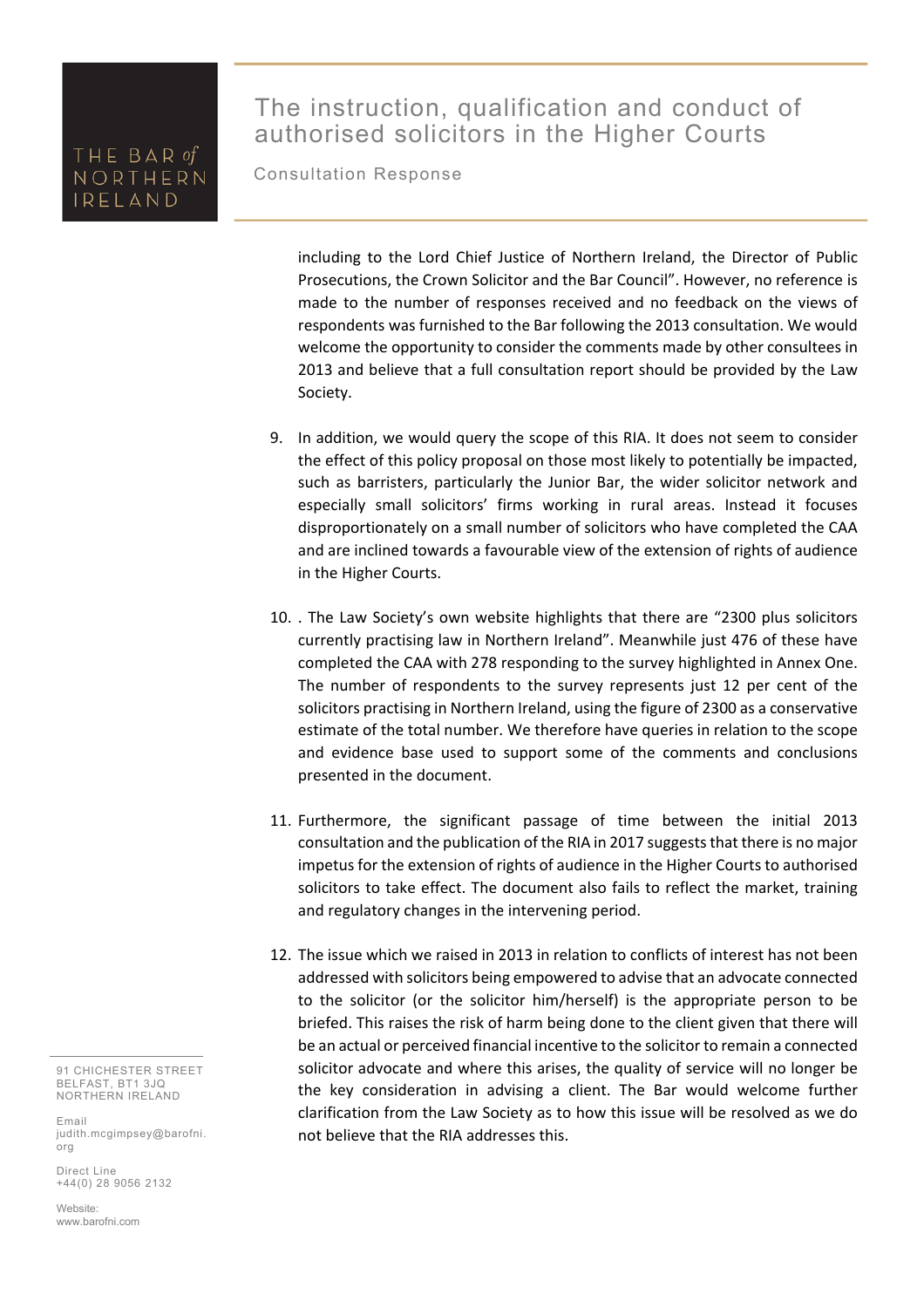The instruction, qualification and conduct of authorised solicitors in the Higher Courts

Consultation Response

#### **Chapter Three: Key Elements**

### **Q1. Do you agree that these two options represent the viable options that would achieve the objective? If not, what specifically do you consider to be an alternative viable option to those listed?**

- 13. The Bar notes that the two options listed in the RIA contain little additional detail to the 2013 consultation. The "more complex set of arrangements" for instructing authorised solicitors listed in option two elaborates no further on paragraph 5.4 of the 2013 consultation under which a form of written notice would be given to the client providing that advice shall cover (i) the gravity and complexity of the case, (ii) the nature and practice, including specialisation, and experience of the authorised solicitor and counsel respectively; and (iii) the likely cost of instructing an authorised solicitor and counsel respectively. In 2013 the Bar called for further written safeguards to overcome the advantage the instructing solicitor has in influencing the choice of advocate, including the provision of advice highlighting the details of the experience and expertise of the barristers available for instruction.
- 14. We also stated that information should also be given to the client on the financial incentive or benefit to the solicitor arising from the use of an authorised solicitor especially one from his/her own practice and that a barrister may be retained whilst the solicitor remains to oversee the case as solicitor. We maintain that the RIA does not address these issues or provide any further information from that included in the 2013 consultation.
- 15. In addition, we would query the extent to which option two "goes beyond the requirements of the 2011 Act". Part 8 of the Justice Act (Northern Ireland) 2011 authorises the Society to make regulations to confer additional rights of audience in respect of the "education, training or experience" to be undergone by solicitors. Whilst the Code of Conduct is not set out in legislation, the Act already includes a duty to advise a client as to representation in court at section 89(2) under which the solicitor must advise on the "advantages and disadvantages of representation by an authorised solicitor and by counsel, respectively" which option two appears to attempt to achieve to a degree. However, we believe that inclusion of the further detail outlined above within the regulations would be beneficial in preserving the legislative intent of the Act.

91 CHICHESTER STREET BELFAST, BT1 3JQ NORTHERN IRELAND

Email judith.mcgimpsey@barofni. org

Direct Line +44(0) 28 9056 2132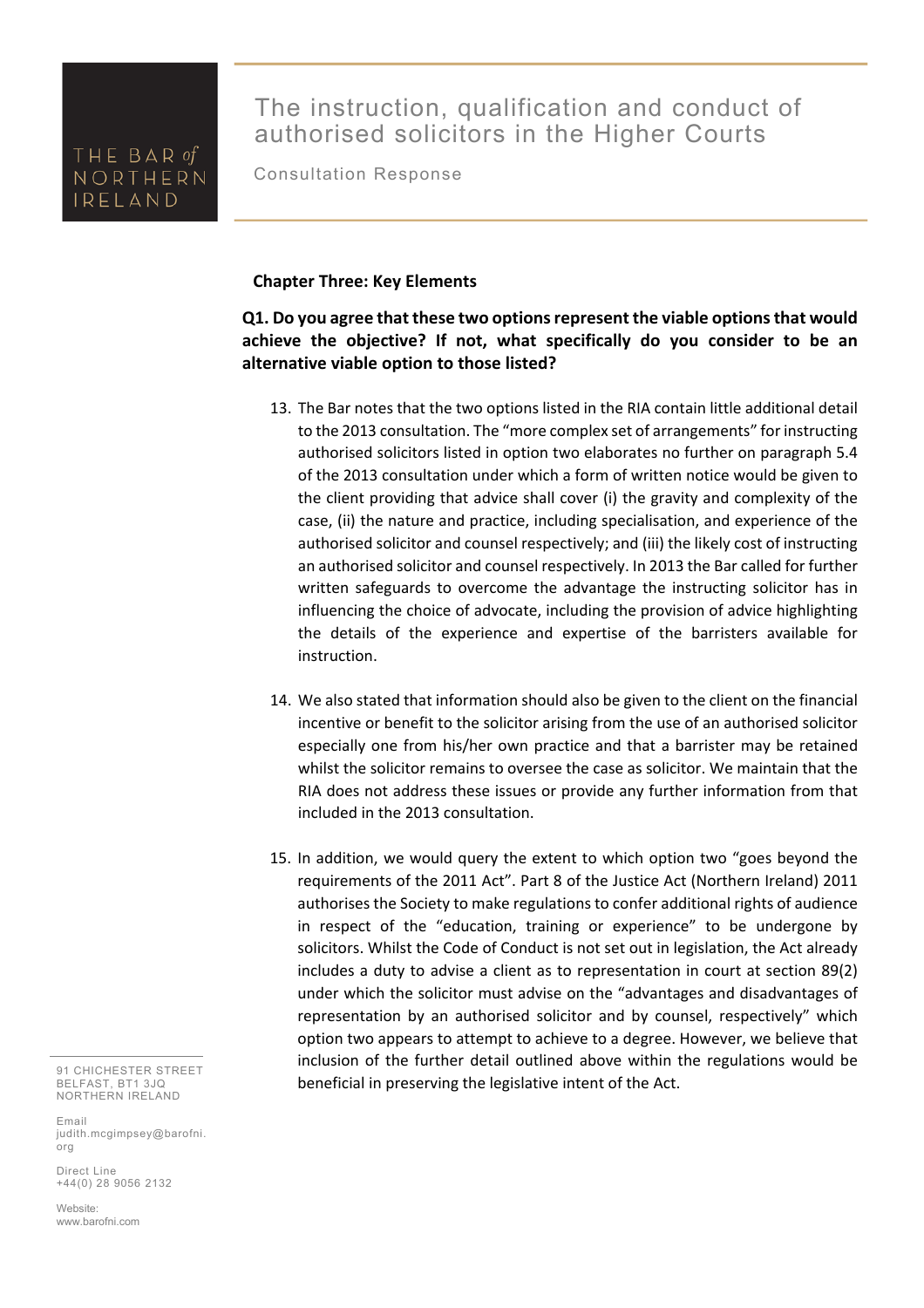Consultation Response

#### **3.4 Element 2: Identify the Effects of the Proposals**

#### **3.4.1 Competition Concerns and Potential Distortions within the Marketplace**

- 16. The Bar believes in competition and considers that, provided the public interest always remains paramount, it has the potential to be a positive influence on quality. The Bar believes however that in any competitive model the public interest is of particular importance and that any alteration of the rights of audience must not compromise this. The independent referral bar exists as an important resource for local solicitors across Northern Ireland in addressing the needs of their clients and cases, responsible for the provision of specialist advice, representation in court and an invaluable source of independent challenge. We reiterate our view that both the public interest and best representation is achieved by the joint working of an instructing solicitor, junior counsel and, where appropriate, senior counsel.
- 17. The Bar notes that this section appears to provide some feedback in relation to the concerns raised by the Bar in response to the 2013 consultation exercise. This section refers to the Bar's comments around the failure to address the conflict of interest between the solicitors' financial interest and the interests of the client which represents a material change to the relationship between the two parties by creating a vested financial interest for the solicitor in how the case is referred.
- 18. The only response provided in the RIA in relation to these concerns references the Assembly's scrutiny of the 2011 Act with the RIA highlighting the requirement that the Society's Regulations will be subject to the "concurrence of the DOJ (in consultation with the Attorney General) and the concurrence of the Lord Chief Justice". It would be helpful to have the opportunity to consider the views of the DOJ, Attorney General and the LCJ in response to the 2013 consultation as no comment is included on this.
- 19. The Bar also notes the comment that "in order to better inform the development of these proposals… and in line with best practice, the Society undertook empirical qualitative and quantitative research consisting of a Survey and an analysis of the workload of those who have already been awarded a Certificate of Advanced Advocacy". We would query whether the scope of the research is sufficient within the context of a regulatory impact assessment. Whilst the survey highlights some important findings, the Bar fails to see how conducting it amongst the individuals who have completed the Society's CAA will "shed useful light on the likely impact of the proposals" on the range of affected constituents.

91 CHICHESTER STREET BELFAST, BT1 3JQ NORTHERN IRELAND

Email judith.mcgimpsey@barofni. org

Direct Line +44(0) 28 9056 2132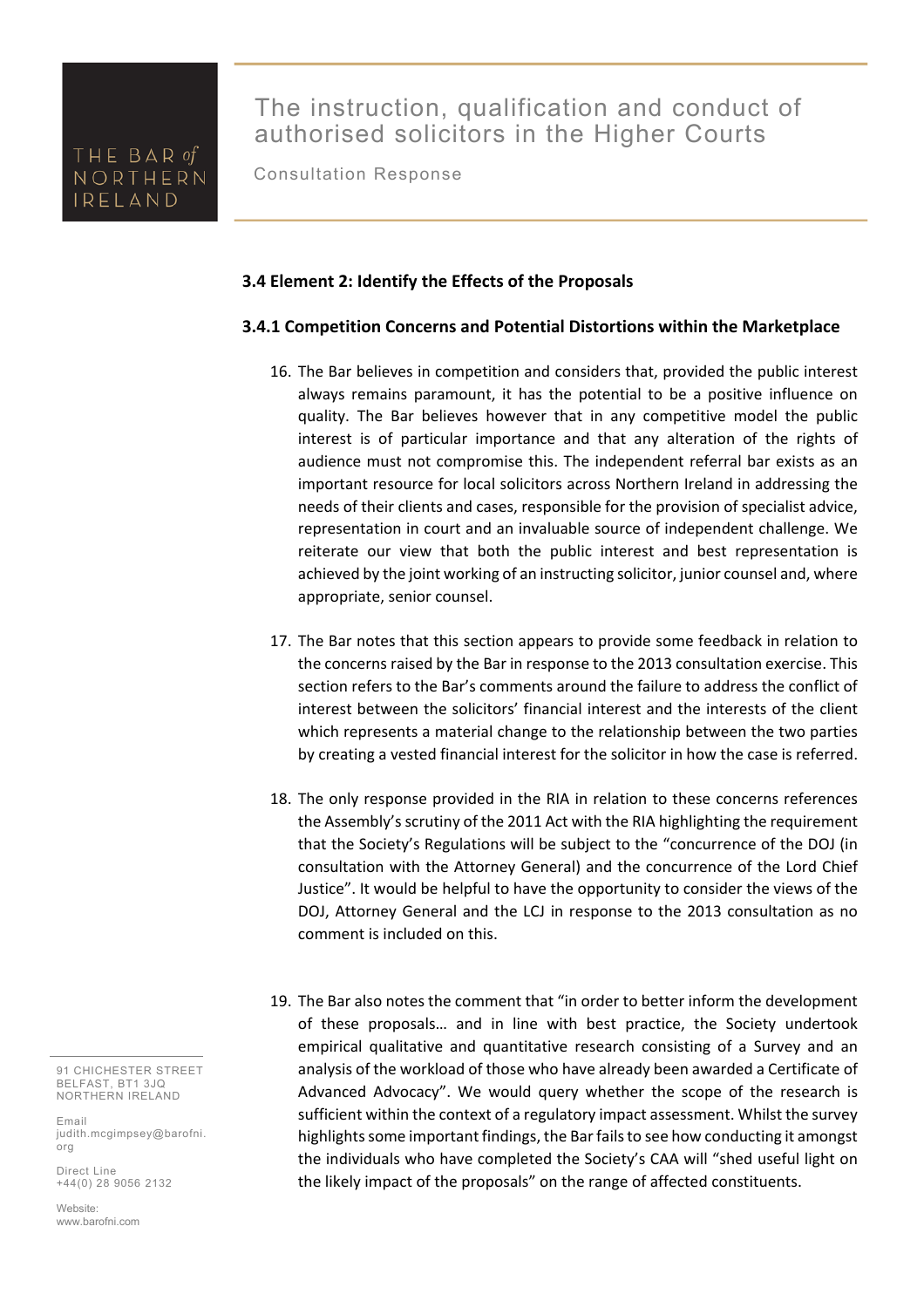Consultation Response

- 20. The survey merely reflects the views of a small number of solicitors who have completed the CAA but it gives no consideration to the opinions of those who may potentially be negatively impacted by the proposals more widely. We would question whether the Society considered the value in also seeking the views of solicitors who have not completed the CAA, practices located in rural areas and barristers. The RIA document even outlines at paragraph 2.1 that "a key element of any impact assessment is the need to engage in dialogue with the range of constituents who may be affected by the proposals" yet there appears to be little attempt to do so within the RIA. The analysis presented by way of this survey of solicitors who are already likely to respond favourably to the proposals is wholly inadequate within the context of the RIA and should have little influence.
- 21. The Society may take the view that the work undertaken during the passage of the 2011 Act and the 2013 consultation will suffice in forming an "existing body of research and evidence from which to draw when assessing impacts". However, the lack of post consultation report in 2013 and the intervening four years mean that we find it difficult to accept that the views of other stakeholders are being properly accounted for as part of the present RIA exercise.

#### **3.4.2 Composition of Existing Holders of the CAA**

22. The breakdown of the data on the composition of the existing holders of the CAA is useful despite this being inappropriate in the context of an RIA. The Bar comments below on the exercise of advocacy rights across a number of the areas of work referenced in the document.

#### **3.4.4 Advocacy Rights and Criminal Law**

- 23. The Bar notes that of the respondents to the survey who had exercised advocacy rights in the last two years in the criminal courts, 82.9% (or 145 respondents) had carried out non-contested hearings in the Magistrates' Court. However, this figure drops to 68% (or 119 respondents) in relation to contested hearings in the Magistrates' Court. This suggests that solicitor advocates are conducting noncontentious matters in the Magistrates' Court but that they are less likely to be involved in more complex work given the reduced figure for contested hearings.
- 24. Meanwhile just under 50% of respondents (87 in total) had exercised rights of audience in non-trial work in the Crown Court. These figures drop even further for Crown Court trials with under 10% of those surveyed (17 respondents) participating in these in the previous two years. These 17 individuals represent

91 CHICHESTER STREET BELFAST, BT1 3JQ NORTHERN IRELAND

Email judith.mcgimpsey@barofni. org

Direct Line +44(0) 28 9056 2132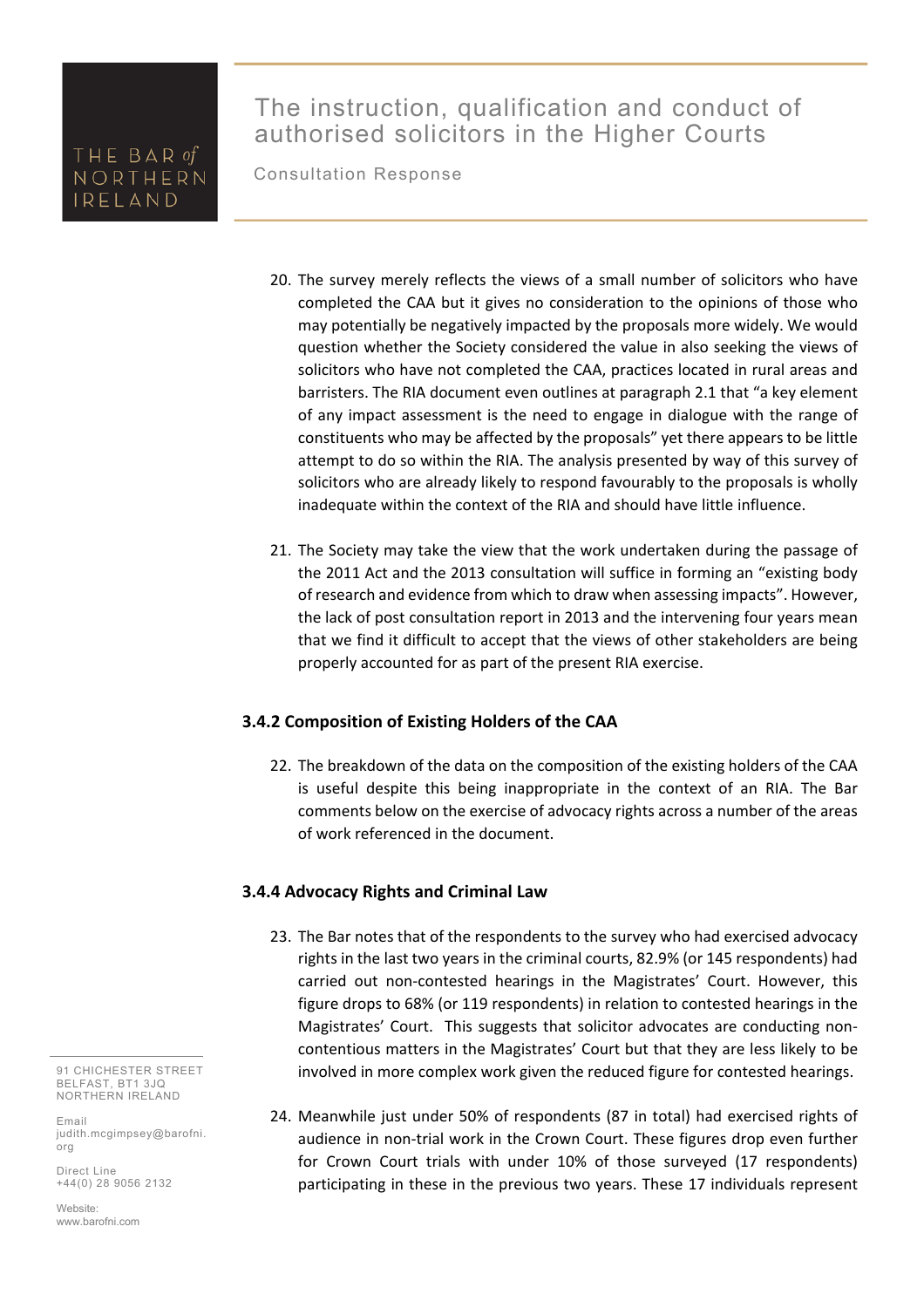# The instruction, qualification and conduct of authorised solicitors in the Higher Courts

Consultation Response

just 6% of the total number of survey respondents (278) and 0.7% of the total profession (using the conservative estimate of 2,300 taken from the Society's website). This is a clear indication that Crown Court cases are still being referred to the Bar where our members provide a quality source of specialist criminal law advocacy.

- 25. We note the comments in relation to the potential impact of the proposals on the criminal bar. It is clear from the figures presented that the number of solicitors choosing to appear in the criminal cases in the Magistrates' Courts are fairly limited in number; this pattern is even more evident in the Crown Court given that just 17 individuals have been involved in a trial. There is reference to the Bar's comments in response to the 2013 consultation that solicitors who choose to undertake advocacy are "limited in number and generally appeared in criminal cases in the Magistrates' Courts". The figures provided in the RIA only seem to prove the accuracy of these observations. They also suggest that solicitor advocates present very little threat to the long term future of the criminal bar and the quality of advocacy presently being provided by our members in the Crown Court.
- 26. There is also a comment in this section that "the Bar Council claimed that for financial reasons, it had become increasingly frequent for people to be represented in the Crown Court by solicitor advocates and that these advocates were frequently inexperienced". We would clarify this statement by highlighting that members have observed that some cases involving solicitor advocates have been referred to the Crown Court which could have been dealt with in the Magistrates' Court. This has resulted in pleas being entered at the first hearing rather than a contested case. We would be interested to receive a further breakdown of the advocacy work being completed by the 6% (17 respondents) in the Crown Court to consider the number involved in trials as opposed to preliminary hearings.
- 27. Whilst the figures in this section are enlightening, we would query the rationale for their inclusion in a regulatory impact assessment given that they show that the respondents exercising advocacy rights in the criminal courts are small in number resulting in a limited impact. This simply shows that there is currently – and it can be assumed this reflects the situation since the 2013 consultation was undertaken‐ no demand within the solicitor market to undertake this work.

91 CHICHESTER STREET BELFAST, BT1 3JQ NORTHERN IRELAND

Email judith.mcgimpsey@barofni. org

Direct Line +44(0) 28 9056 2132

Website: www.barofni.com

#### **3.4.5 Advocacy Rights and Family Law**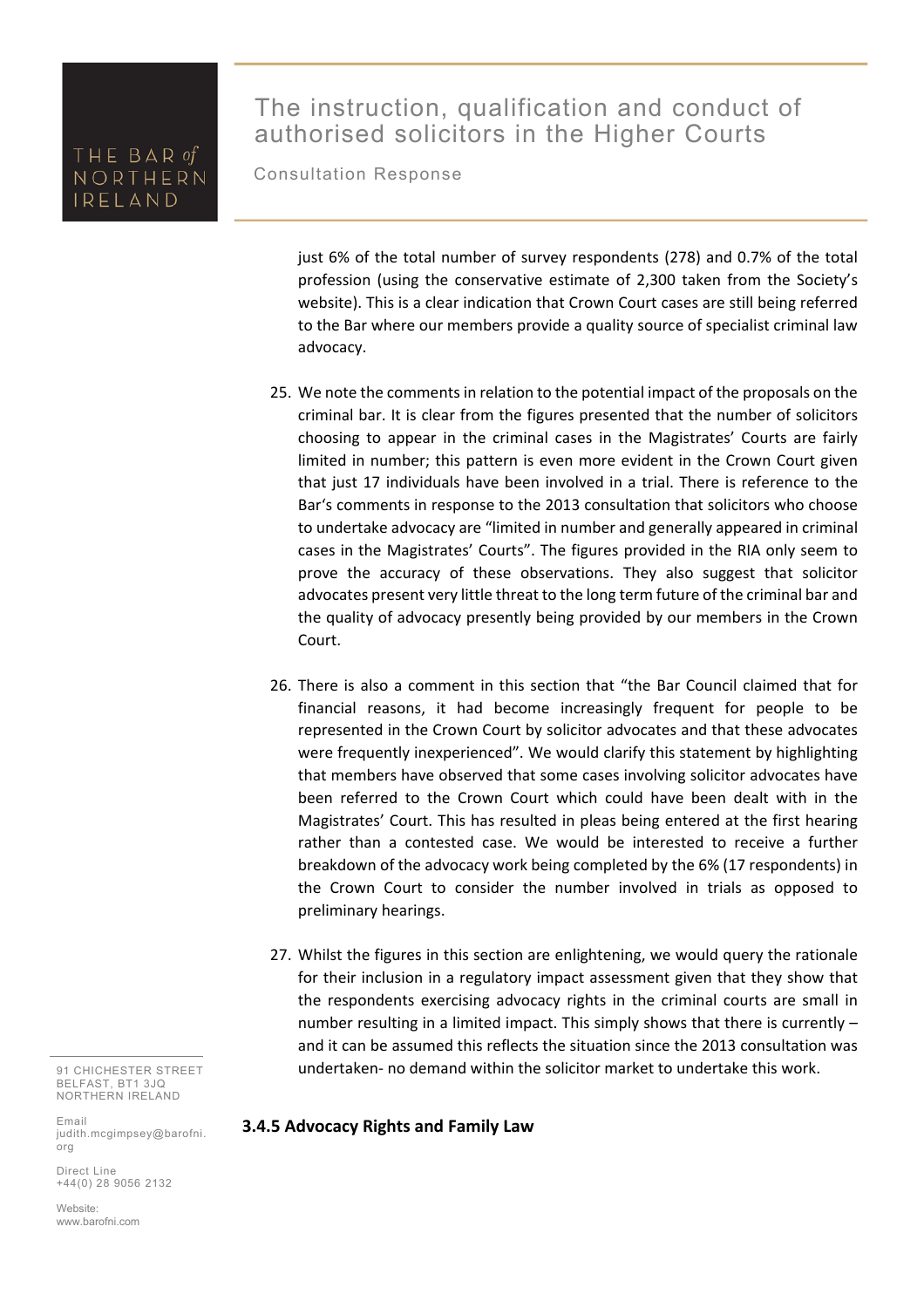# The instruction, qualification and conduct of authorised solicitors in the Higher Courts

Consultation Response

- 28. The Bar notes that the figures provided in relation to the family courts follow a similar pattern to those in the criminal courts with a greater number of solicitor advocates being involved in non‐contested hearings than contested hearings in the Family Proceedings Court. Meanwhile the number of solicitor advocates falls for both non-contested and contested cases in the Family Care Centre.
- 29. Paragraph 3.4.5 highlights that just over 80% (or 99 respondents) had exercised advocacy rights in the non-contested hearings in the Domestic/Family Proceedings Court whilst this dropped to 70% (89 respondents) for contested hearings. We would also query the potential impact which the guidance introduced by the Legal Services Agency in 2014 may have had on these figures. This guidance resulted in changes to the levels of representation in the Family Proceedings Court with the almost complete removal of counsel in serious and complex cases. Despite assurances from the Department of Justice that counsel would continue to be certified in these cases, the level of certification in the Family Proceedings Court dropped to 0.06% against a projected rate of 10%.

#### **3.4.8 Rights of Audience in the Higher Courts**

- 30. This section of the RIA focuses on the motivations for solicitors seeking to exercise rights of audience in the Higher Courts with 70% (193 respondents) responding in the affirmative when asked if they would intend to exercise rights of audience in the High Court and/or Court of Appeal. However, the breakdown of the reasons for this makes no explicit references to financial motivations for solicitors seeking to exercise rights of audience in the Higher Courts. Instead this section highlights that 84% (163 respondents) indicated that they wished to improve the quality of existing skills and almost 80% (155 respondents) stated that they wanted to improve the quality of existing services. The Bar would be keen to understand at all times how it can support solicitors in providing an improved quality of service to the lay client. It is our view that given some of the challenges and issues that the proposals may introduce, alternative changes which also enhance the quality of service whilst protecting the existing model and valuable relationship and complementary roles between instructing solicitor and barrister are worthy of exploration.
- 31. The number indicating motivations around personal development is at 80% (154 respondents) and a desire to enhance practice development is at 70% (135 respondents). The numbers drop slightly for those stating that they wish to improve client choice at 65% (127 respondents) and 54% (106 respondents) who want to improve opportunities for new practice areas of work. Consequently, the

91 CHICHESTER STREET BELFAST, BT1 3JQ NORTHERN IRELAND

Email judith.mcgimpsey@barofni. org

Direct Line +44(0) 28 9056 2132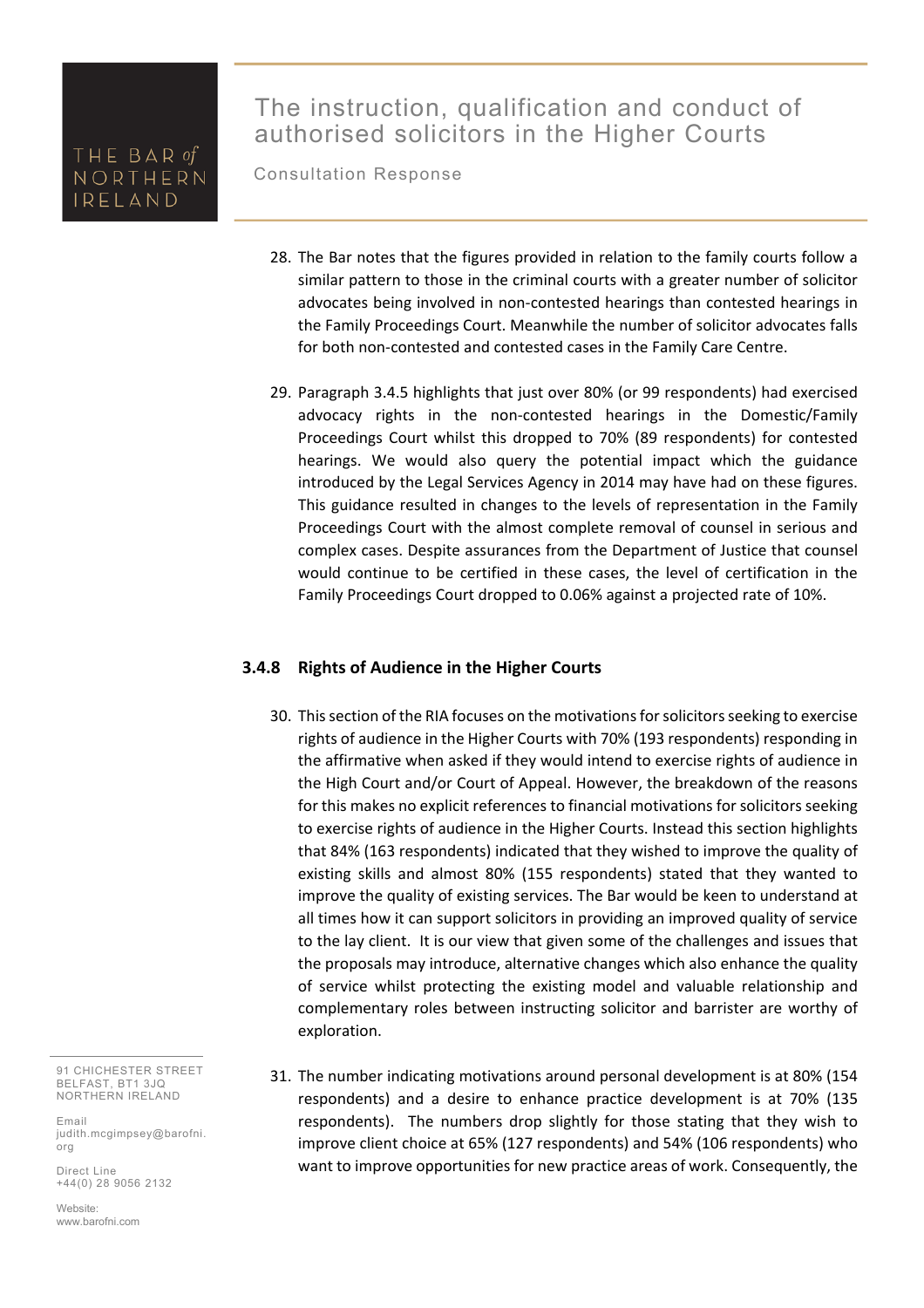# The instruction, qualification and conduct of authorised solicitors in the Higher Courts

Consultation Response

conclusion that these figures show that for "a large proportion of holders of the CAA rights of audience in the Higher Courts is more about better serving an existing client base and area of work rather than seeking to branch out into new areas" is questionable. The Bar acknowledge fully that solicitors may want to diversify their areas of practice and potentially (although it is not directly expressed in the survey feedback) secure additional financial opportunities. However the Bar would again urge that these motivations must be secondary to the best interests of the lay client and the overall best model of delivering legal services in the jurisdiction

32. We note the mention of other reasons cited by respondents for wishing to exercise rights of audience in the Higher Courts. The statement on page 13 that these proposals will add practical value to the administration of justice by allowing "authorised solicitors wishing to be able to "step in" and attend to an application should counsel be unavailable rather than seeking to practise in the Higher Courts themselves per se". The Bar contends that this actually reinforces our earlier point that there is little demand within the solicitor market to undertake substantive advocacy work in the Higher Courts with solicitors most interested in undertaking routine and non‐contested applications. We would query once again the rationale for the expansion of rights of audience in the Higher Courts at this point in time when there appears to be little pressing need for it.

### **3.4.9 Rights of Audience in the Higher Courts – Potential Barriers**

- 33. The section appears to refer to the potential market barriers for solicitors who already hold a CAA in exercising rights in the Higher Courts. However, we would query whether this information has been adequately set alongside other views to present a proportionate and representative assessment. The Bar is unsure as to why for example the comparative views of barristers and the wider solicitor profession which are not accounted for to the same degree. Whilst the statistics provided are informative, they are inappropriate within this context and seem to result in a disproportionate focus on solicitors who have already obtained a CAA rather than the "range of constituents who may be impacted by the proposals".
- 34. The statistics relating to those who currently hold a CAA but would not intend to exercise rights of audience in the High Court or Court of Appeal show that a third (26 respondents) believed that this would not fit with their personal development profile whilst 72% (55 respondents) felt that it did not suit their existing practice model. The time and training commitment required to conduct the work also

91 CHICHESTER STREET BELFAST, BT1 3JQ NORTHERN IRELAND

Email judith.mcgimpsey@barofni. org

Direct Line +44(0) 28 9056 2132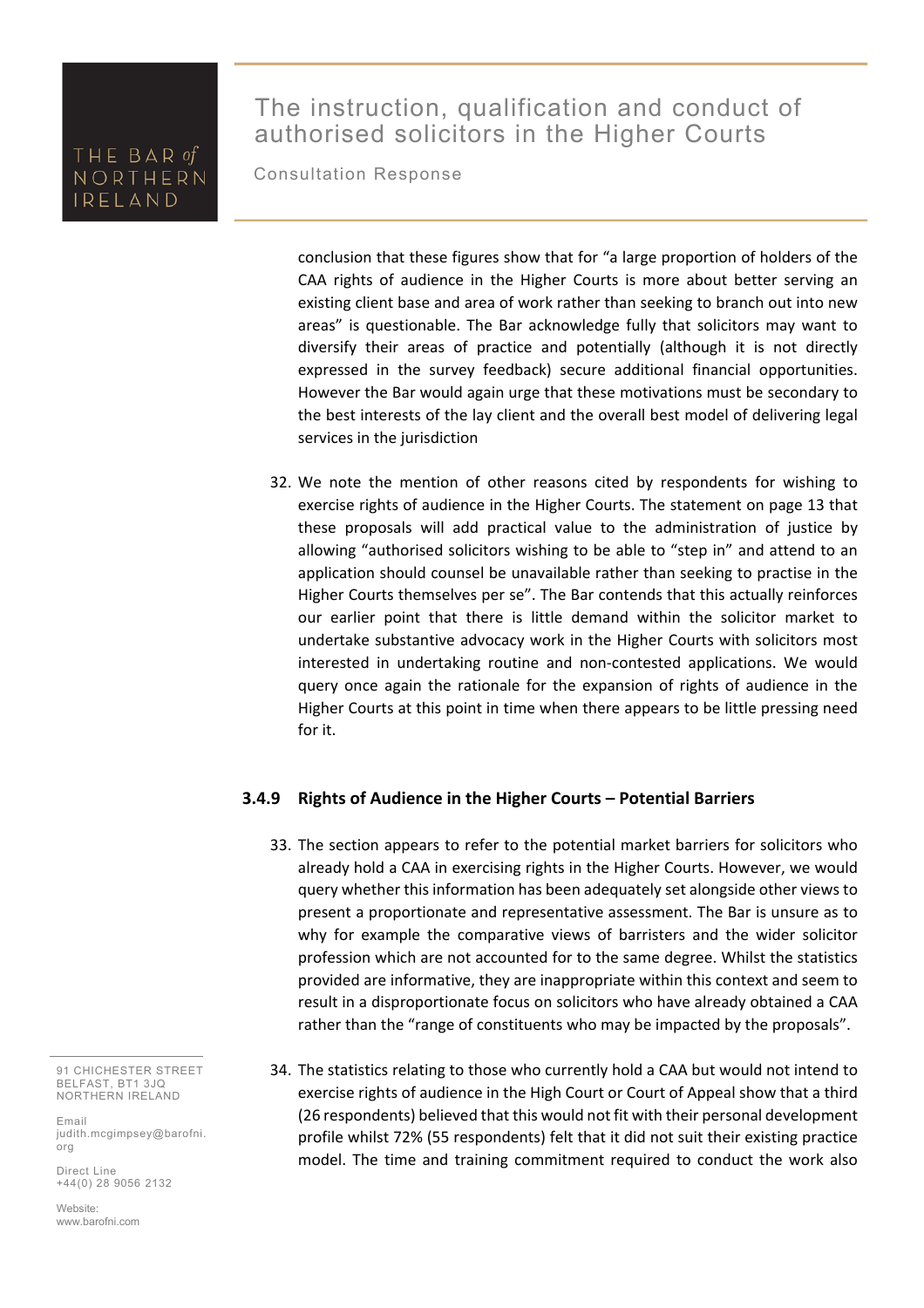# The instruction, qualification and conduct of authorised solicitors in the Higher Courts

Consultation Response

appears to be a factor 28 respondents citing this as a reason for not seeking to exercise rights in the Higher Courts.

- 35. Once again the numbers are relatively small and unrepresentative of the solicitor profession as a whole so it is difficult to draw definitive conclusions. However, they do give an indication that within this small segment of those who have completed the CAA, there remains a conspicuous number who have no intention of exercising these rights. Furthermore, given that these individuals have actively completed the CAA we believe that it would be more illuminating to consider how these results might be extrapolated out to be reflective of the wider solicitor profession across Northern Ireland.
- 36. We note some of the key themes emerging from the section on the challenges facing solicitors exercising higher rights of audiences. The issue around time management is a critical one with 39% (or 71 respondents) indicating that the time required to adequately prepare a case alongside the time involved in attending court would be a challenge. Our practitioners have observed in dealing with clients and the quality of instructions provided that solicitors are already under pressure in the day to day management of cases. Our concern is that the additional responsibility of advocacy in the Higher Courts would be difficult to achieve in a cost effective manner and likely to adversely impact on client service. This is clearly an issue that the solicitors who have completed the CAA are acutely aware of and we would also be interested to consider whether the Law Society has explored the views of the wider solicitor profession in relation to this matter.
- 37. We would query the reason for the inclusion of the paragraph at the bottom of page 13 on the Law Society's Library service which appears to have little relevance in the context of the RIA consultation.
- 38. The Bar also notes the mention of travel time as a concern on page 14, particularly for those holding the CAA from outside Belfast. Again we would ask if the RIA adequately reflects the views of the wider solicitor profession. There is reference to the passage of the 2011 Act and the 2013 consultation in relation to concerns that the proposals have the potential to undermine small solicitor practices outside Belfast with larger firms in the city seeking to establish their own advocacy services. Despite the comment that "concerns about larger firms establishing in‐house advocacy services did not arise during this survey", it is not possible to know from the information provided that small rural practices do not still possess these concerns given that the RIA does not do enough to quantify the impact of the proposals on this group.

91 CHICHESTER STREET BELFAST, BT1 3JQ NORTHERN IRELAND

Email judith.mcgimpsey@barofni. org

Direct Line +44(0) 28 9056 2132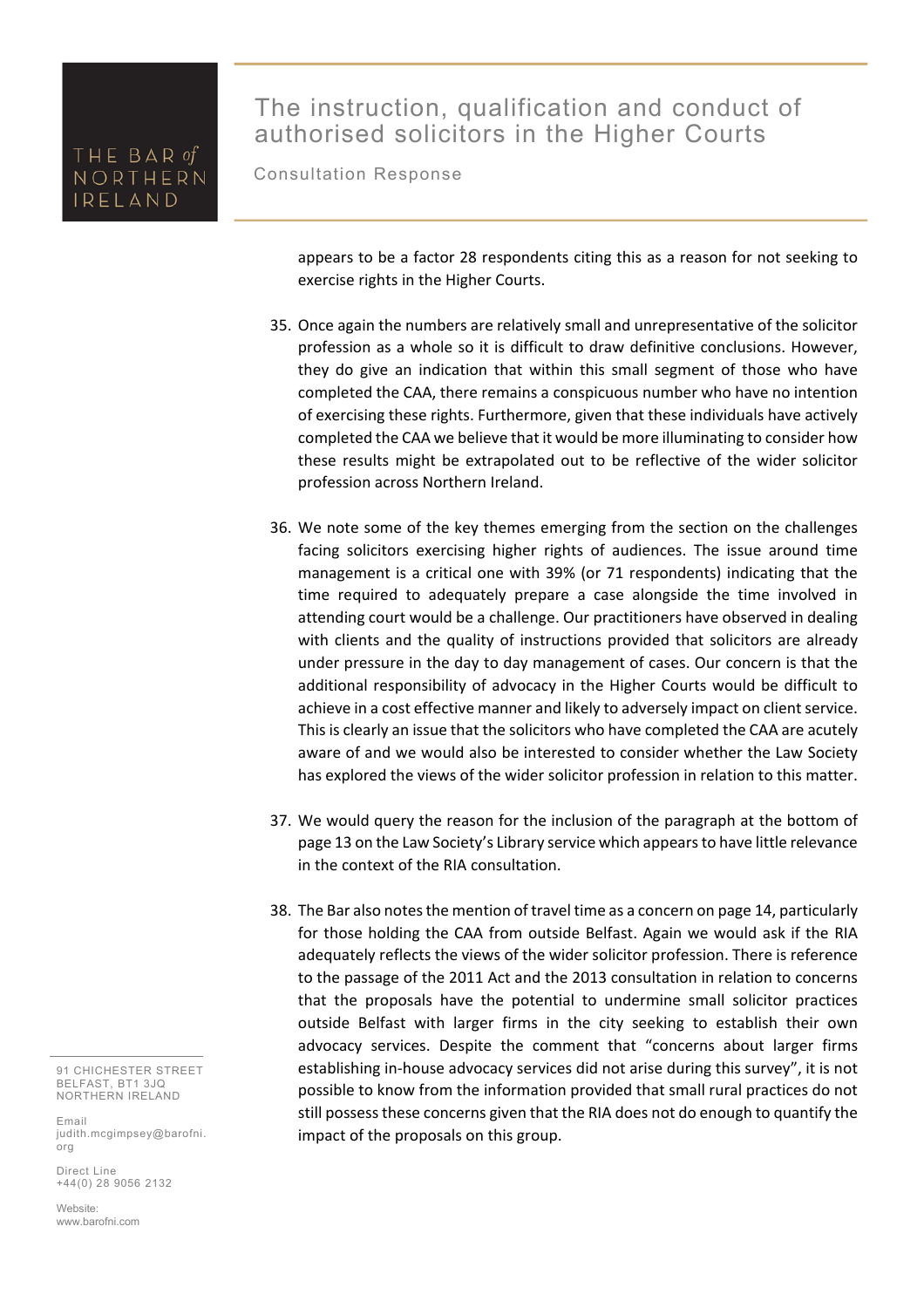Consultation Response

- 39. The views of small solicitor practices outside Belfast are not addressed in any substantive way within this part of the paper and the limited evidence of their concerns relates to matters raised a number of years ago in 2011 and 2013. We would be keen to understand and review more current evidence directly from this group on the impact of these proposals within the context of Northern Ireland's changing legal marketplace during the last six years.
- 40. Section 3.4.9 concludes with the observation that the survey of CAA holders shows that "for a significant proportion of those who hold the CAA there is no desire to exercise rights of audience in the Higher Courts" which once again leads us to query the necessity for the extension of these advocacy rights. However, the further statement that existing busy workloads "may minimise the impact on the Bar from solicitors whose practices are some distance from Belfast" touches on the fact that the proposals may result in or further embed a rural vs urban practice model. It would be a great concern if this were to indirectly cause some movement of work. It fails to appreciate the significant impact that this could have in enticing clients away from rural practices and have an adverse effect on work being conducted in courts right across Northern Ireland where solicitors routinely brief members of the Bar.

#### **3.4.12 Potential Barriers for Exercising Rights of Audience in the Higher Courts**

- 41. The Bar takes the view that the inclusion of another section on the potential barriers for solicitors in exercising rights of audience in the Higher Courts is inappropriate in the context of the current RIA. We are deeply disappointed by the tone of some of the content in this section in which individual comments from solicitors holding a CAA are used to justify a number of personalised statements in relation to this branch of the profession.
- 42. We note the comment on page 16 that "current Bar Council Rules and practices are deliberately restrictive and deigned to preclude solicitors from gaining experience in more serious cases". The Bar would point out that the rules and fundamental tenets of the Bar were created to ensure the proper administration of justice long before the passage of the Justice Act (Northern Ireland) 2011 which represents the origins of rights of audience for solicitors in the Higher Courts in this jurisdiction. We would also take issue with the comment that "without the gaining of valuable experience… solicitors will be unable to advance in this field thereby precluding the exercise of rights of audience". Whilst solicitors have traditionally had rights of audience in the Magistrates' Court and County Courts, the Law Society's survey demonstrates that solicitors have little interest in conducting the more difficult advocacy work in the Higher Courts. The statistics

91 CHICHESTER STREET BELFAST, BT1 3JQ NORTHERN IRELAND

Email judith.mcgimpsey@barofni. org

Direct Line +44(0) 28 9056 2132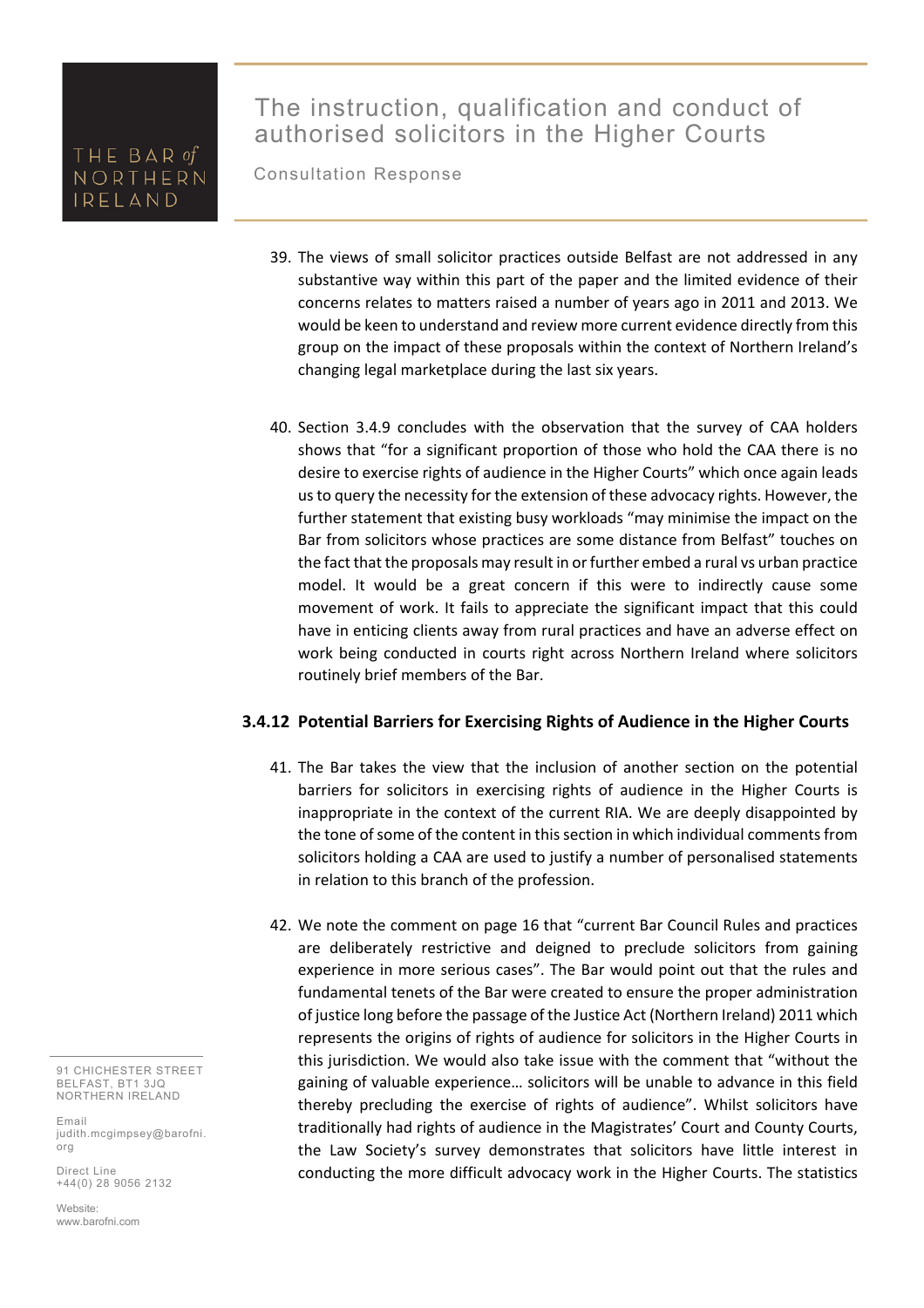# The instruction, qualification and conduct of authorised solicitors in the Higher Courts

Consultation Response

in section 3.4.4 in relation to advocacy rights and the criminal law already show that under 10% of those surveyed (17 respondents) had participated in a Crown Court trial despite solicitors having this right under section 50 of the Judicature (Northern Ireland) Act 1978. Consequently, it is clear that solicitors continue to prefer to brief counsel in Crown Court cases despite having rights of audience and therefore we fail to see how the Law Society can reasonably conclude that the Bar is restricting access to valuable experience in the Higher Courts.

- 43. The Bar would question the evidence base for the further comment that "there is a lack of opportunity for solicitors to perform advocacy as frequently as their colleagues practising at the Bar, linked in part to a somewhat hostile attitude from members of the Bar". The conclusion appears to be grounded in a comment from one respondent who expressed concern that members of the Bar do not cooperate in the "openness of exchange of information and discussion of issues". This comment raises a serious accusation about professional integrity and service and is without foundation. To date no such complaint has been raised with the Bar Council in relation to our members and therefore we find it difficult to accept that this is a proportionate representative of the profession based on one comment.
- 44. In addition, the Bar considers that it is entirely appropriate that members of the Bar should be performing advocacy more frequently than solicitors given that our members are specifically trained to provide advocacy as a specialist service. We would point out that a solicitor as the professional client is entirely responsible for deciding whether to brief counsel in a case. We repeat that the Bar takes the view that the structure of the legal profession in Northern Ireland has served the jurisdiction well to date and we believe it is vital to consider this in the context of the current RIA. The existing model for the delivery of legal services, whereby members of the public have direct and unrestricted access to a wide network of local solicitors who in turn have access to the independent referral Bar for advocacy or specialist advice, is best suited to the needs of the public. The Bar recognises and values the excellent working relationships established with local solicitors across Northern Ireland. This long established and mutually beneficial way of working has always helped to ensure a quality service and better outcomes for the lay client. It is not the responsibility of the Bar to facilitate opportunities for access to advocacy for solicitors, in the same way that counsel cannot demand to be briefed by solicitors. We would suggest that alternative reasons exist as to why there may be the lack of opportunity for solicitors including for example that in managing their clients, their time and workload does not afford this.
- 45. The Bar notes that there are numerous mentions of "hostile attitudes" from members of the Bar with a reference to the need for a "complete culture change".

91 CHICHESTER STREET BELFAST, BT1 3JQ NORTHERN IRELAND

Email judith.mcgimpsey@barofni. org

Direct Line +44(0) 28 9056 2132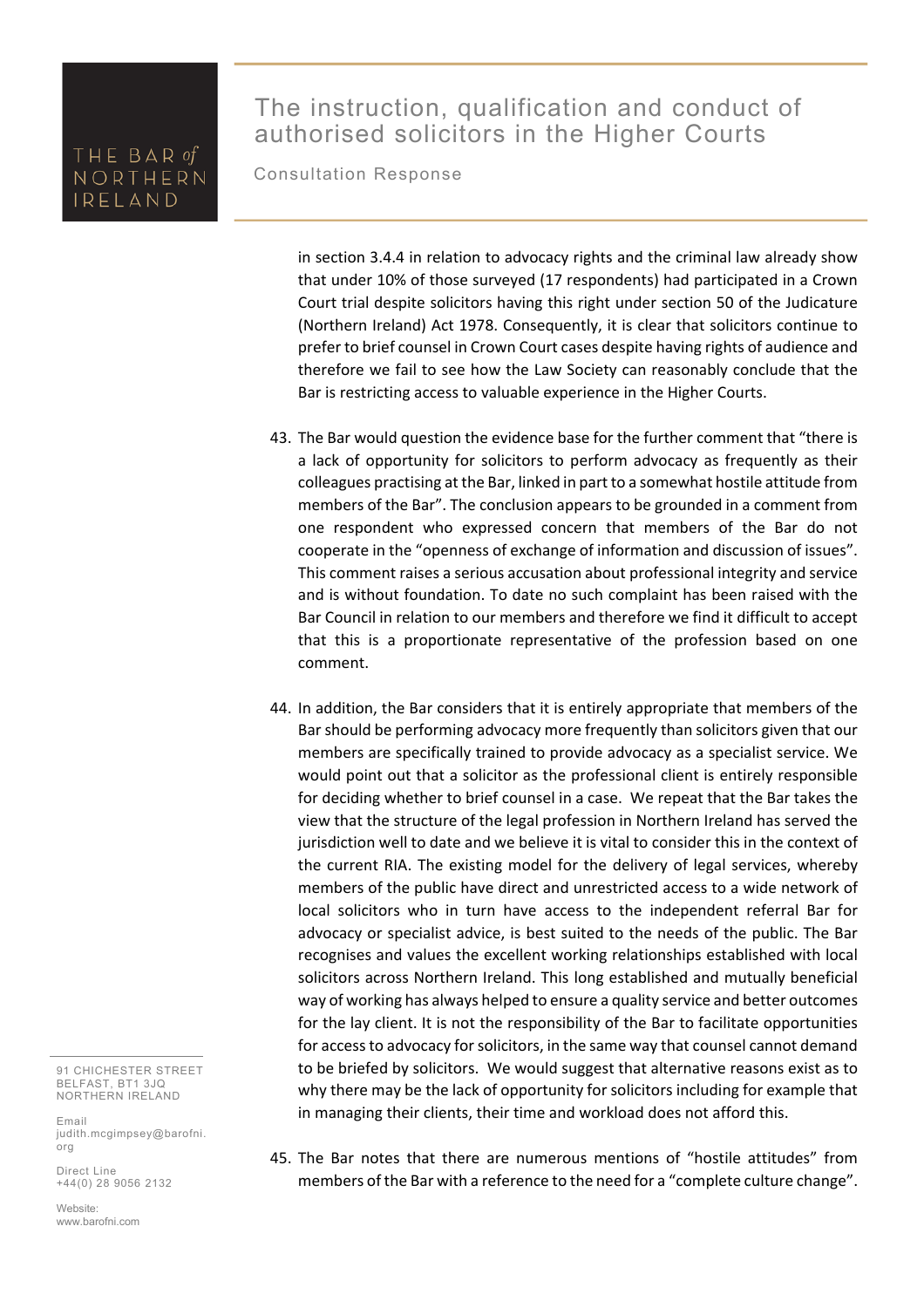# The instruction, qualification and conduct of authorised solicitors in the Higher Courts

Consultation Response

This appears to be based on 31 responses where individuals "expressed concerns about the level of resistance and opposition that was likely to be faced from the Bar". We would refute entirely any suggestion that solicitors would be treated with hostility and that a complete culture change is needed to overcome this. We feel that such comments are very regrettable and have been overstated. We would also contend that this is not grounded in reality given that it is merely "anticipated" that solicitors wishing to exercise rights of audience would be treated in this manner. The Bar believes in competition and considers that, provided the public interest always remains paramount, it has the potential to be a positive influence on quality. The Bar takes the view that the independent referral bar comprising practitioners in open competition with each other is the best guarantee of quality for clients and are confident that the quality service already on offer from the Bar will compete effectively with solicitor advocates with rights of audience in the Higher Courts.

46. The Bar also notes the line that "one contributor stated that 'there exists a perception that counsel is more equipped to do a job'". Once again we emphasise the mutual benefit and value that is derived from a close working relationship between instructing solicitor and counsel. The value that counsel can bring stems from the fact that members of the Bar clearly are specialist advocates and dedicated to being trained and recognised as such. In this context, in order to provide the best possible service to the instructing solicitor, a barrister will be better equipped to exercise advocacy rights in the Higher Courts given the level of training, skills and experience possessed by our branch of the profession which specialises in this type of work. The claim from one contributor that this is reinforced by "some of the judiciary speaking to counsel in private and leaving solicitors outside discussions" is not a matter that the Bar has been made aware of to date. We do not believe that one comment is truly representative of the profession and any issue relating to an individual barrister would be better raised in another forum rather than in the context of this RIA.

### **Q2. Do you consider that the education and training requirements provided in the Regulations adequately addresses the concerns raised in relation to training for authorised solicitors? If not, how specifically do you think these problems can be addressed?**

47. The training and education provided for authorised solicitors to exercise higher rights of audience must provide assurance to members of the public that competent standards of advocacy will be provided. However, the Bar Council does not agree that the training regime outlined within the draft regulations is

91 CHICHESTER STREET BELFAST, BT1 3JQ NORTHERN IRELAND

Email judith.mcgimpsey@barofni. org

Direct Line +44(0) 28 9056 2132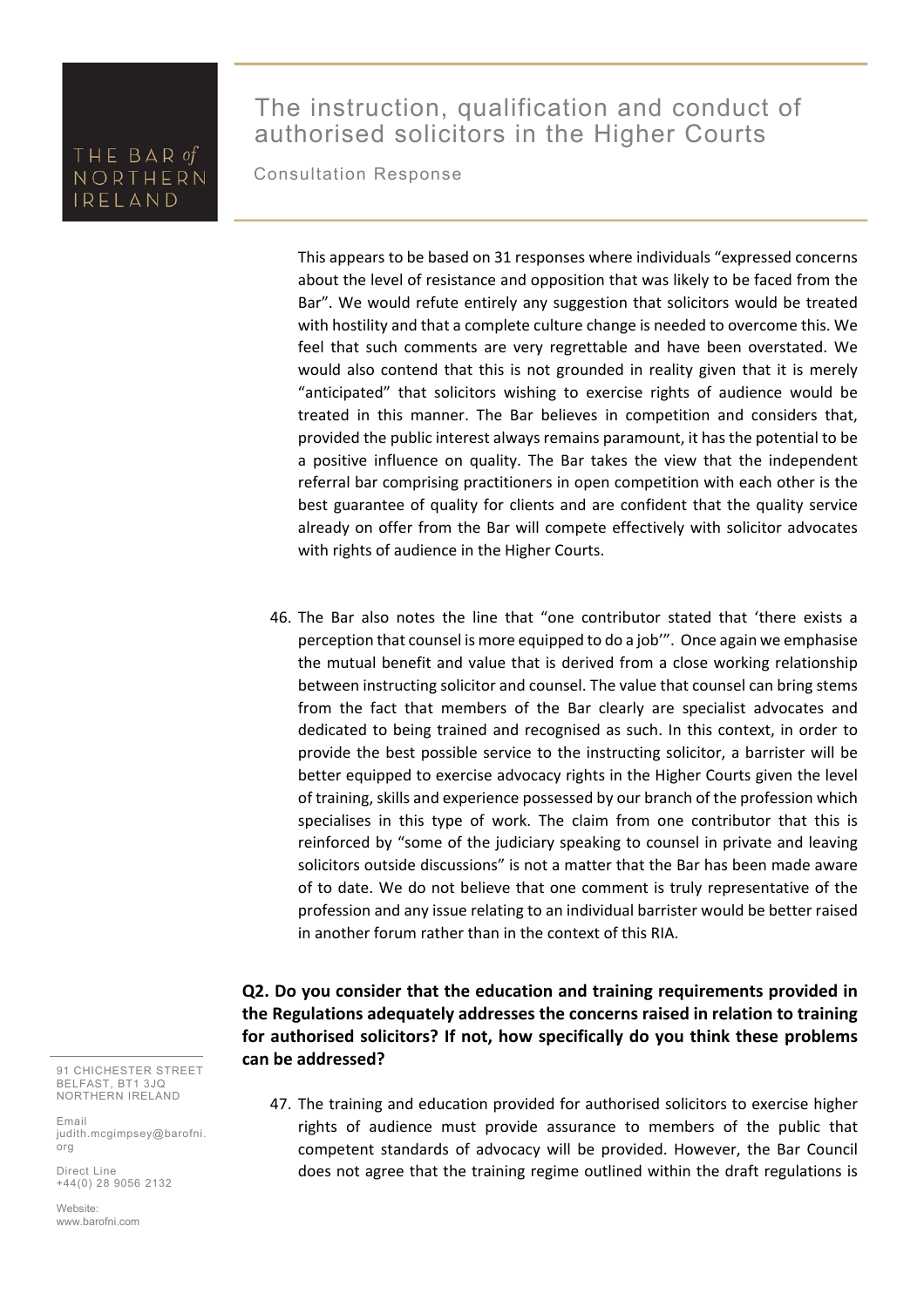# The instruction, qualification and conduct of authorised solicitors in the Higher Courts

Consultation Response

sufficient in preparing authorised solicitors to undertake representation in the Higher Courts and it has not been amended in any way following the 2013 consultation. When compared with the training and education undertaken by a member of the Bar, the training outlined in the regulations does not appear equivalent in terms of length, breadth and practical experience. Training for solicitors at all stages (vocational/new practitioner and continuing professional development) offers more limited opportunities for the preparation, practice, performance and review of professional skills such as advocacy, as opposed to knowledge of the law.

- 48. This is evidenced by the Law Society's own research in section 3.4.11 in which it is highlighted that "respondents identified training as a challenge in 14 out of the 53 responses received with challenges identified relating to either the lack of training available or the time commitment required in order to undertake adequate levels of training". It is clear that there are several areas which respondents felt they would require further training in, such as the rules of evidence, advocacy, drafting and use of affidavits, statements of case and skeleton arguments. The time commitment required for training is also an issue given the responsibilities solicitors already undertake on a daily basis. Furthermore, the fact that a considerable number of the respondents to this survey appear to be at partner level (over 70% or 209 respondents) suggests that this will only compound their difficulty in being able to afford the time commitment required to undertake the levels of training and experiential learning comparable to that completed by barristers. The draft regulations fail to address any of these concerns.
- 49. Section 3.4.11 highlights a lack of appreciation regarding the difference in training between solicitors and barristers. Members of the Bar who appear in the Higher Courts must first complete a year of postgraduate training, specifically focused on advocacy skills at the Institute of Professional Legal Studies. In the course of this year, they are in regular contact with the Bar and involve in shadowing with their designated Master prior to commencement of pupillage. The Bar has an important role in ensuring the training is of the highest standard, continually develops and remains relevant to the practice of advocacy.
- 50. In addition, the Bar has been actively engaged in the ongoing reform process for the Diploma in Professional Legal Studies and has produced a course specification highlighting the core learning objectives for Bar students during the academic phase of their vocational training. As the regulator of the profession, the Bar is resolved that this revised Bar Skills Module will continue to include a range of components combining theory and practice. The 2017‐2018 IPLS pupil intake will see an increased level of personal guidance from professionals to further ensure

91 CHICHESTER STREET BELFAST, BT1 3JQ NORTHERN IRELAND

Email judith.mcgimpsey@barofni. org

Direct Line +44(0) 28 9056 2132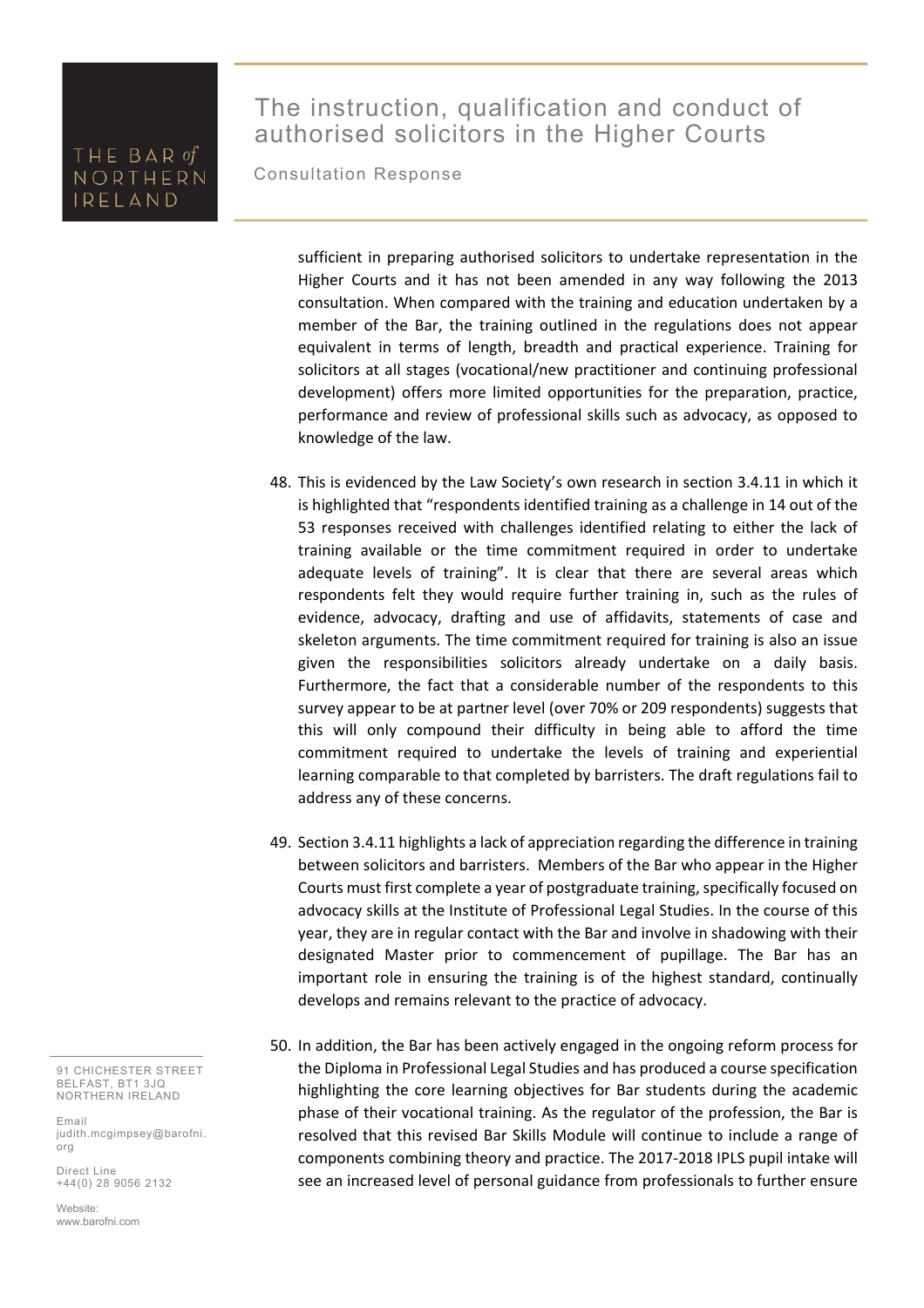# The instruction, qualification and conduct of authorised solicitors in the Higher Courts

Consultation Response

that students put the knowledge gained into practice regularly under expert supervision. The topics to be covered in this module will include an introduction to the role of counsel in litigation, case analysis, oral advocacy, written advocacy and legal research. Consequently, these changes mean that advocacy training will be further enhanced resulting in Bar students emerging from the Institute of Professional Legal Studies with a range of professional skills which will further set them apart from their solicitor counterparts.

- 51. Having successfully completed this year to the necessary standard and after they are called to the Bar, each student is obliged to undertake a 12 month pupillage under the direct supervision of a senior member of the Bar. The first six months of pupillage is non‐practising to facilitate the development, learning and engagement with experienced practitioners prior to receiving instructions to advise or to appear in Court. Throughout the pupillage year, the Bar delivers mandatory training programme with the Bar Advocacy Training Board delivering a six month series of intensive sessions with pupils, covering various areas of legal practice with formal written and practical assessment.
- 52. Advocacy skills form a core part of ATB training, particularly in relation to concepts of effective case presentation and practical tasks, such as case analysis, leading evidence in chief from investigator witnesses, cross examination skills, questioning an expert witness, objections to oral evidence and preparing an effective written argument. As we highlighted in response to the 2013 consultation, such a scheme is unique to the profession of barrister and is a key element in ensuring the necessary standards for those who practice in the profession.

### **Q3. Are there additional impacts associated with the proposals that have not been identified in this RIA? If so, do you have any specific recommendations with regard to mitigating action that might be taken to eliminate or reduce these impacts?**

53. The Bar has already been critical in scrutinising this document in terms of the lack of proper consideration given to the impact of the proposals on barristers and solicitors working in rural practices. Instead of grounding this RIA in an evidence base using a survey of solicitors who have already completed the CAA, we maintain that it would have been more appropriate for the Law Society to instead consider the current views of the wider solicitor profession and the membership of the Bar by conducting a survey of these individuals. This would provide a more representative picture of the views of both branches of the profession on this

91 CHICHESTER STREET BELFAST, BT1 3JQ NORTHERN IRELAND

Email judith.mcgimpsey@barofni. org

Direct Line +44(0) 28 9056 2132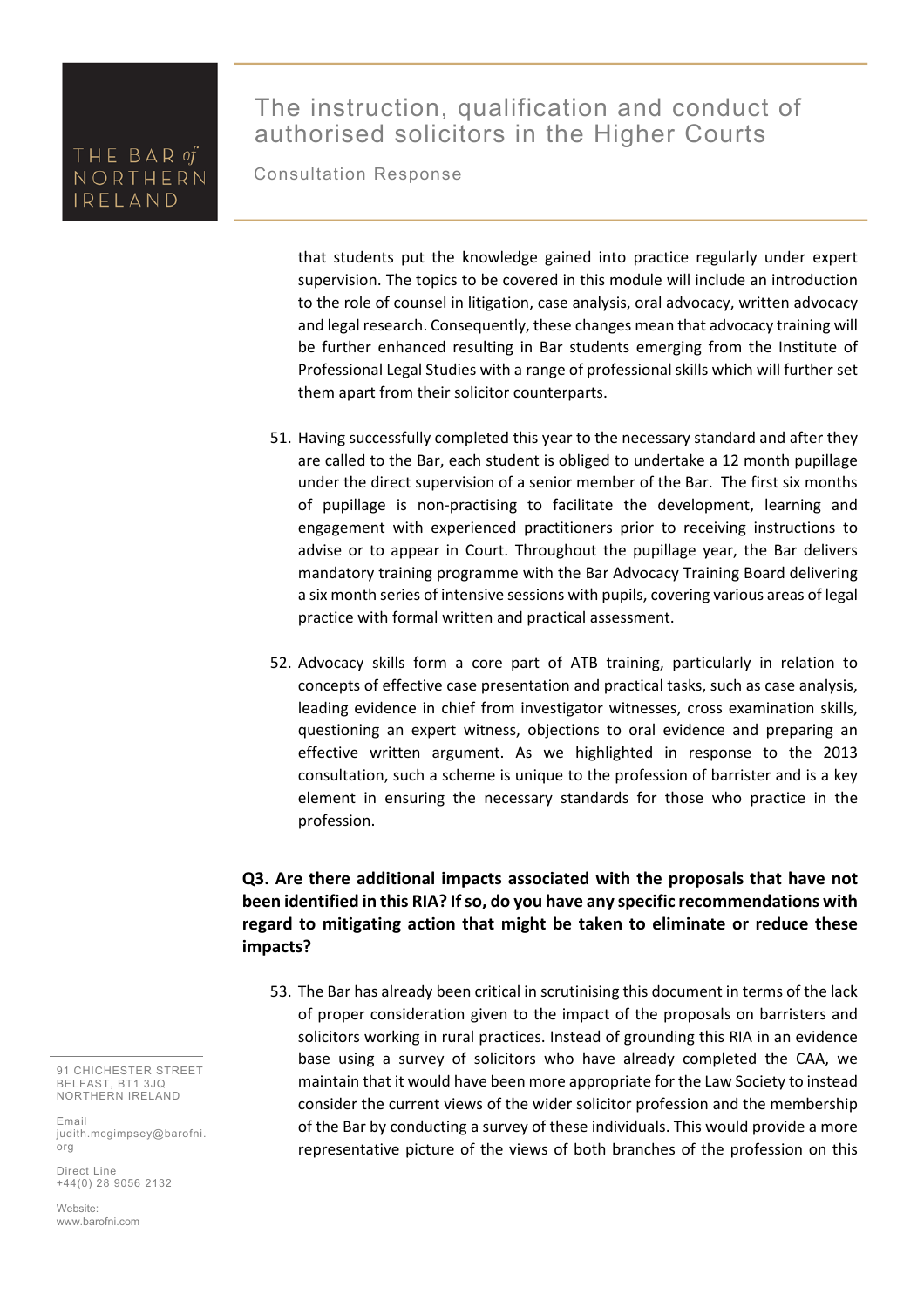# The instruction, qualification and conduct of authorised solicitors in the Higher Courts

Consultation Response

proposed change to the current structure of the legal system which has served this jurisdiction well for many years.

- 54. The Bar is also very concerned by the conclusion at paragraph 3.13 in relation to rural proofing that this policy has no "direct or indirect impacts which would accrue to rural communities… the benefits which would flow from these proposals would be equally applicable to rural areas due to the embeddedness of firms in rural communities". We would dispute this given that these proposals represent a significant change to the structure of the profession which may promote the interests of large centralised firms in Belfast and could result in clients being drawn away from firms and barristers working in rural areas. This will have an impact on communities which may lose local practices meaning that individuals seeking legal advice will have to travel elsewhere to obtain assistance instead.
- 55. Furthermore, we note that this consultation question asks for recommendations as to mitigating action that might be taken to eliminate or reduce the impact of these proposals. As one of the key affected stakeholders identified by the Law Society in the course of this RIA, the request for such recommendations stands in sharp contrast to the claim in paragraph 3.4.12 that the Bar requires a "complete culture change" to facilitate solicitors in exercising rights of audience. Consequently, we can only describe the language used in respect of the Bar as deeply regrettable with a lack of consideration for any adverse impacts that our members might potentially experience. We hope that these views do not prevent the Law Society from taking our concerns seriously and can see that they are intended to be objective and should not be characterised as "hostile" and requiring a "change in mind set"

#### **Q4. Are there specific matters related to training and experience of authorised solicitors that are missing from this RIA?**

56. The Bar's response to question 2 covers the matter of training in detail. However, we would also point to concerns around continuing professional development for authorised solicitors around which there is little detail with the draft regulations highlighting at 6.1 that alongside the five day CAA training course just 3 hours will be required annually in advocacy skills or the law of evidence. We would welcome further clarity as to how solicitor advocates will be able to develop the required expertise to meet client need in the Higher Courts when these requirements are not comparable to the rigorous standards required by the Bar of counsel.

91 CHICHESTER STREET BELFAST, BT1 3JQ NORTHERN IRELAND

Email judith.mcgimpsey@barofni. org

Direct Line +44(0) 28 9056 2132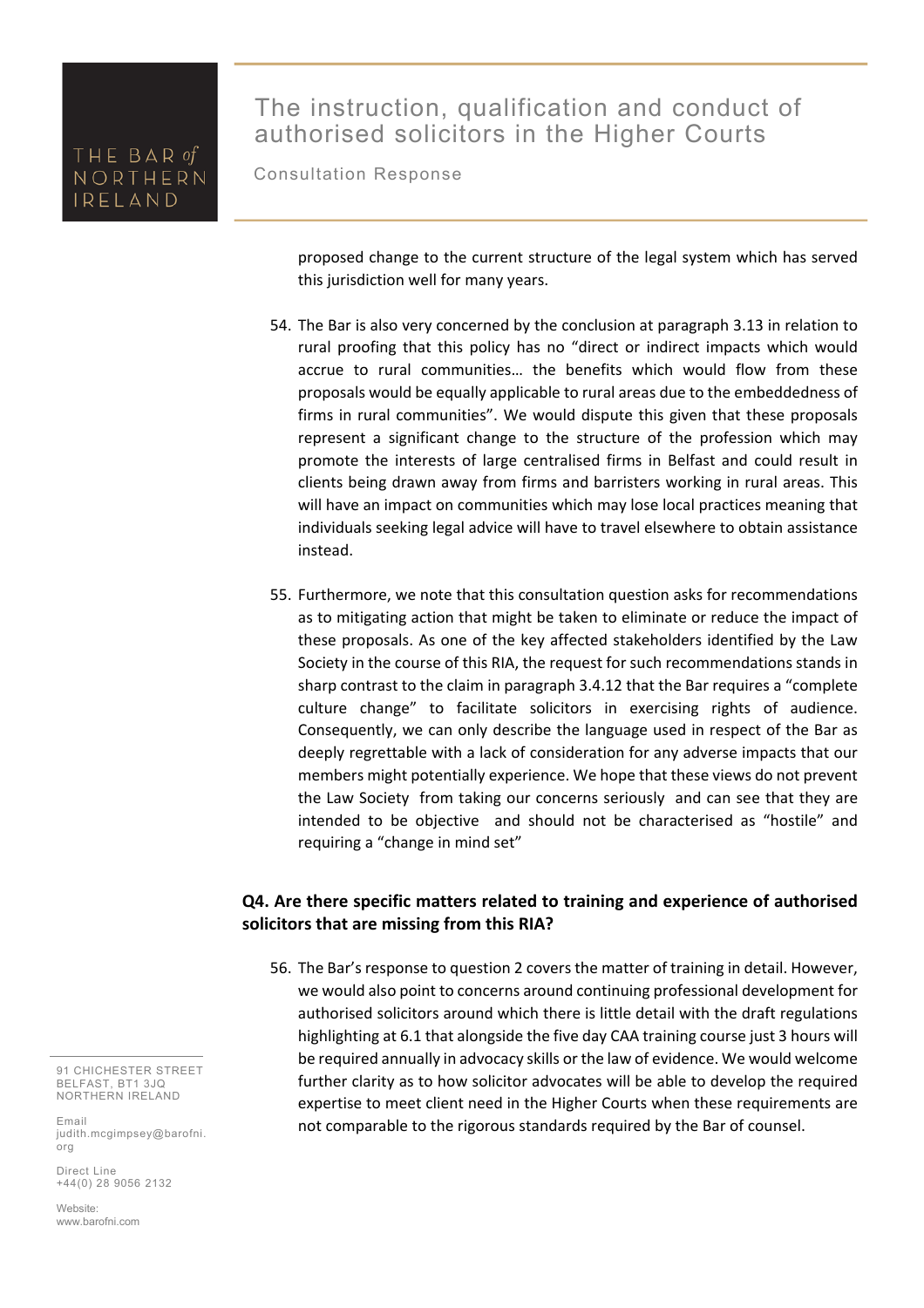Consultation Response

57. In addition, the Bar is currently in the process of seeking to modernise its professional development programme and support members in the management of their CPD activity. It is anticipated that the new CPD framework will come into effect in December 2017 for the new 2017‐18 CPD year. The CPD programme will encompass events on new developments in law and procedure, skills training and practice management. Mandatory elements will include ethics, advocacy and professional skills which will be rolled out across the profession.

### **Q5. Do you have specific recommendations regarding the way in which the barriers that have been identified in this RIA might be addressed?**

58. See above for our suggestions in relation to creating a proper evidence base for the RIA involving extensive dialogue with affected parties. We do not accept that the "barriers" identified in 3.4.12 for solicitors already holding the CAA are relevant in this context.

#### **3.5.3 Cost Benefit Analysis**

### **Q6. Are there additional costs associated with the proposals that have not been identified? If so, please outline these costs and any remedial action that might be carried out to mitigate the impact of these costs.**

- 59. We note that the survey of the CAA holders identified a range of views in relation to costs with two respondents stating this as one of the reasons for wishing to practise in the Higher Courts. However, the Bar would be concerned to ensure that such motivations are always subservient to the proper administration of justice. Whilst we take the view that costs are important, the quality of representation must always be preferred in the first instance.
- 60. Meanwhile a number of other solicitor advocates identified the issue of fees as a reason for not exercising rights of audience. Respondents clearly indicate that enhanced financial incentives would induce them to consider this work in future. However, these responses highlight once again the actual or perceived tension or conflict of interest that must be adequately addressed between the solicitors' financial interest and the interests of the client associated with these proposals, thus highlighting the points made around safeguards at 3.4.1. It would also be informative to consider the matter of fees further in relation to section 3.4.8 around the reasons for solicitor advocates wishing to appear in the Higher Courts which does not explicitly mention costs, particularly the 70% (135 respondents) expressing a desire to enhance practice development.

91 CHICHESTER STREET BELFAST, BT1 3JQ NORTHERN IRELAND

Email judith.mcgimpsey@barofni. org

Direct Line +44(0) 28 9056 2132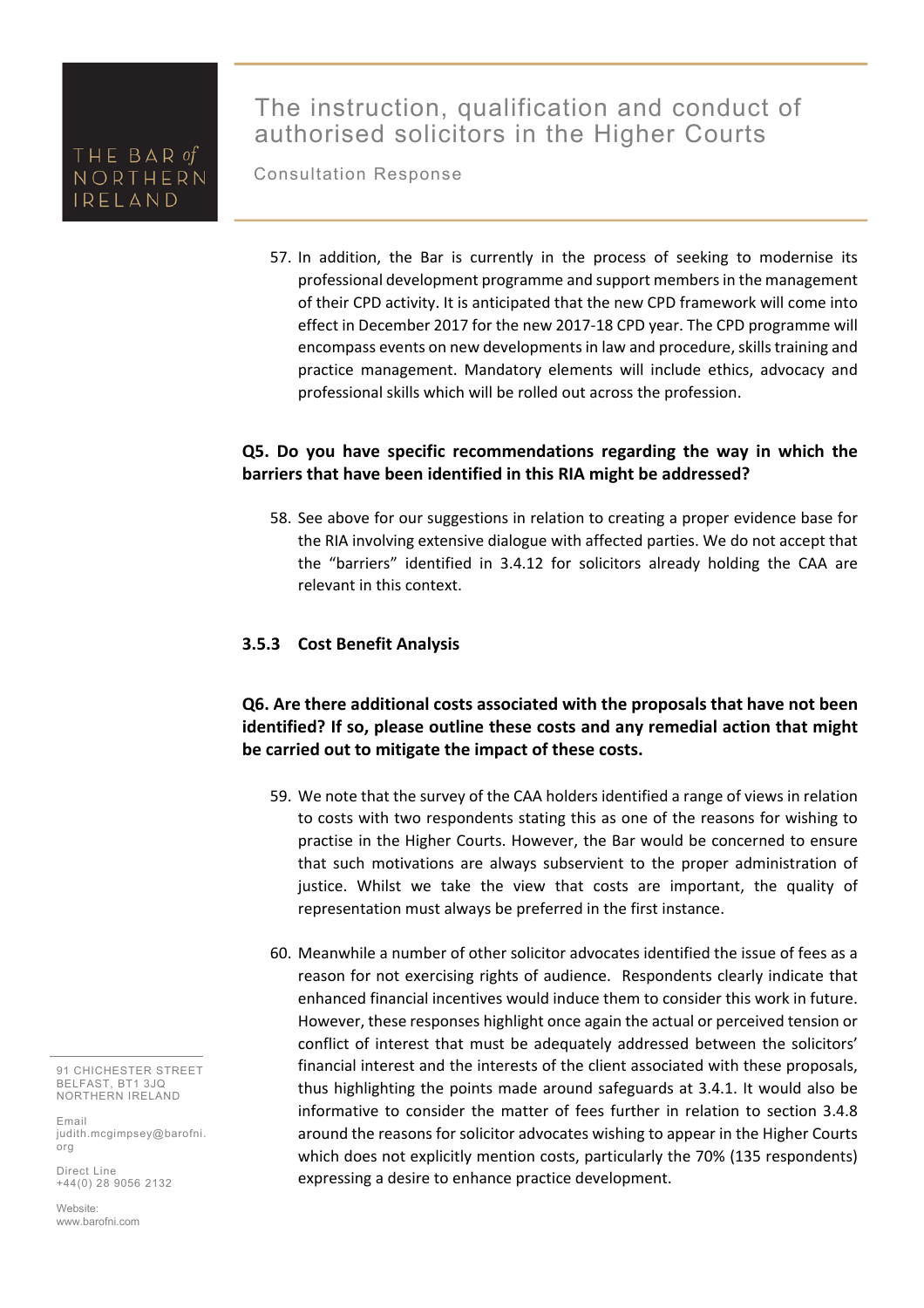# The instruction, qualification and conduct of authorised solicitors in the Higher Courts

Consultation Response

**Q7. Do you consider that there are additional risks associated with the proposals that have not been identified? If so, do you have any specific recommendations with regard to mitigating action that might be taken to reduce/eliminate these risks?** 

- 61. The Bar considers that the point identified in paragraph 3.6 around authorised solicitors in the Higher Courts not being adequately prepared for the new work that they could be required to undertake is a significant risk and the RIA fails to adequately address this in any way. We note that none of the comments we made in response to the 2013 consultation have been actioned with regard to enhanced education and ongoing supervision given the rights under consideration. Therefore we still believe that a clear risk still exists that solicitor advocates will not be properly equipped to conduct cases in the Higher Courts.
- 62. In addition, we would take issue with the comment at paragraph 3.6 that "it is important to note that a number of concerns were expressed about the inadequacy of the training from the Bar Council". This appears to be a general observation and is lacking in the provision of any supporting evidence. We would query the reason for the inclusion of such a comment and its relevance in addressing the appropriate management of risk by the Society in allowing solicitors to exercise rights of audience in the Higher Courts. The assertion that it is enough to simply rely on the survey findings that most of those completing the CAA are "experienced members of the legal profession thereby minimising the risk that representation in the Higher Courts might be carried out by someone unqualified for the role" is not satisfactory. This demonstrates that the RIA fails to properly appreciate the specialist skill set that members of the Bar develop and continually enhance as part of their training and supervision.

#### **Q8. Do you have additional evidence that has not been considered in the RIA regarding the impact of the proposals?**

63. The Bar considers that the RIA also neglects to consider the important distinction between the roles of junior and senior counsel when working on cases in the Higher Courts given that there is no mention of this at all within the document. Senior counsel brings their specialism to a particular case, often ensuring expertise in relation to narrowing down further issues in dispute and the cross examination of witnesses. However, the distribution of labour between junior counsel and senior counsel is well defined with both having separate but necessary roles. For example, senior counsel and junior counsel perform different yet complementary roles which are both essential to the proper administration

91 CHICHESTER STREET BELFAST, BT1 3JQ NORTHERN IRELAND

Email judith.mcgimpsey@barofni. org

Direct Line +44(0) 28 9056 2132